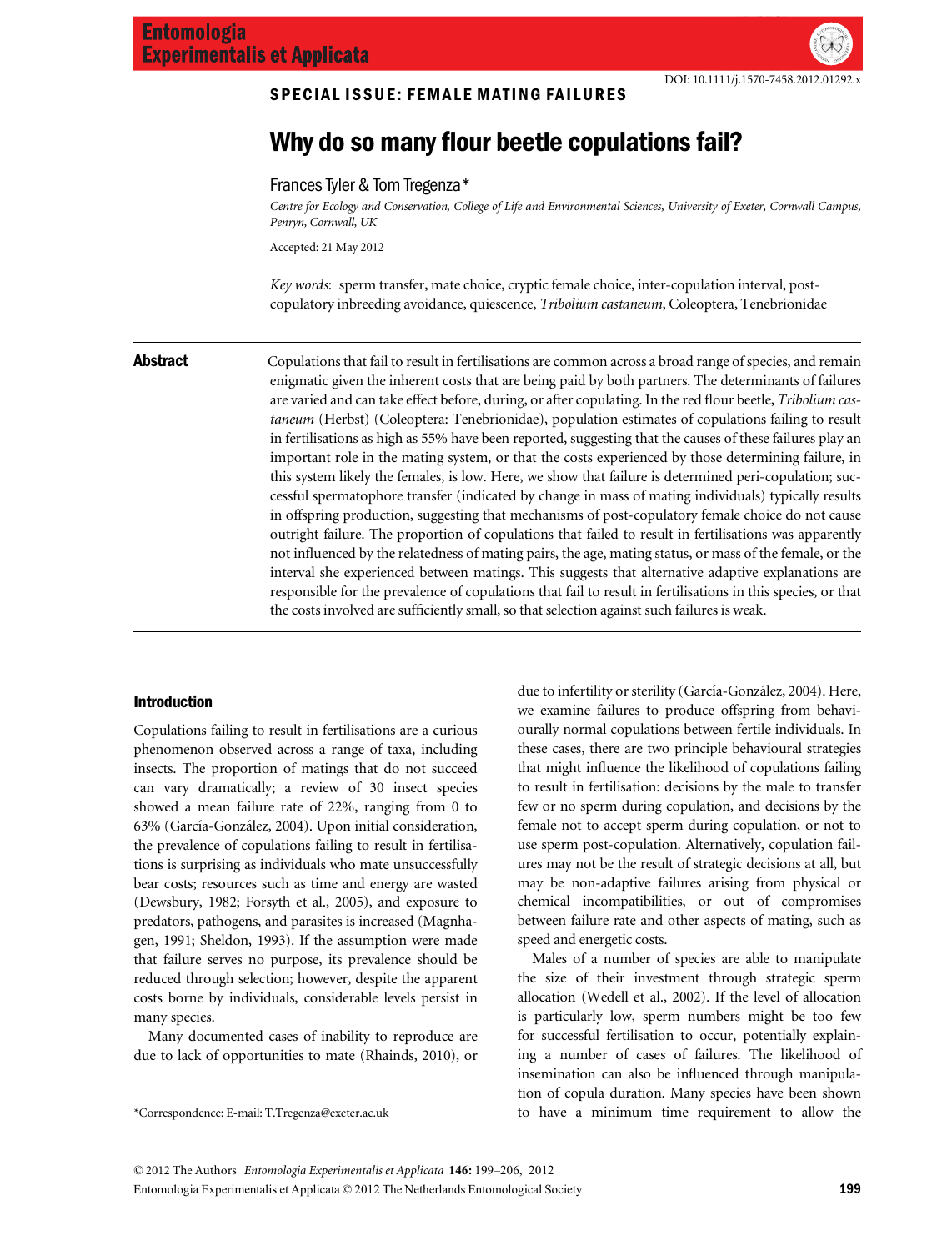successful transfer of sperm (Lorch et al., 1993; Engqvist & Sauer, 2003), and if copula duration is too short then insemination may not be possible. Donors and recipients can therefore manipulate the chance of successful insemination by halting copulation.

Often, a male's decision to allocate sperm is imposed upon a female through coercion or forced copulations (Thornhill & Sauer, 1991; Smuts & Smuts, 1993; Mc-Kinney & Evarts, 1998). In situations such as these, a female might have some bearing on the outcome of the copulation after insemination has taken place. There are now a number of recorded examples of species in which female adaptations have developed increasing post-copulatory control over their offspring's paternity, a phenomenon known as cryptic female choice (Thornhill, 1983; Eberhard, 1996). In these cases, a female is able to favour an individual on the basis of either phenotypic traits, or traits of his sperm. Variations of sperm choice have been recorded in a range of species, e.g., fruit flies, Drosophila melanogaster (Meigen), weevils, Gonipterus scutellatus (Gyllenhal), and decorated field crickets, Gryllodes supplicans (Walker) (Santolamazza Carbone & Cordero River, 1998; Clark et al., 1999; Stockley, 1999).

The red flour beetle, Tribolium castaneum (Herbst) (Coleoptera: Tenebrionidae), is highly polygamous, engaging in copulations every few minutes, and has a reproductive lifespan of many months (Sokoloff, 1974; Lewis, 2004). Each individual therefore has many opportunities to mate during their lifetime, and consequently reduced pressure for each mating event to be successful. This species exhibits significant levels of failure – estimates of copulations not leading to the production of offspring range from 15 to 55% (Bloch Qazi et al., 1996; Lewis & Iannini, 1995). Many of the failures can be accounted for by unsuccessful intromission. However, it is not known, which male traits affect the ability to accomplish this, or for what reasons a female might refuse a male (Pai & Yan, 2003). Sperm depletion is unlikely to be a cause of failure; although declining stores reduce the number of eggs a male can fertilise, matings involving sperm-depleted males are no more likely to completely fail to produce offspring than those involving non-depleted males (Bloch Qazi et al., 1996). Instead, copulation failure might be a behavioural strategy to compensate for the apparent absence of precopulatory mate choice in this species. Tribolium lack visual and acoustic signals, and signals of male quality such as competition or courtship of females are not used (Wojcik, 1969; Sokoloff, 1974). Assessment of mates might be carried out through pheromone and other chemical cues (Levinson & Levinson, 1995; Howard & Blomquist, 2005); however, this might rely upon close proximity or physical contact. In the absence of precopulatory mate choice, their range of behaviours during and after a mating could provide them with the opportunity to influence its outcome, through deliberate prevention of insemination or fertilisation.

Matings take place on the surface of flour. The male mounts the female and rubs the sides of her body with his legs, then transfers a spermatophore into the female's bursa copulatrix. Once the male has mounted, the female usually adopts a distinct posture during a period of quiescence, and there is evidence that this female cooperation is required for successful sperm transfer (Bloch Qazi, 2003). After copulation, females play an active role in moving sperm from the site of insemination into storage (Bloch Qazi et al., 1998), and can expel the spermatophore, which often still contains sperm (Fedina, 2007). Both of these represent possible mechanisms for cryptic female choice.

The first aim of this research was to identify whether failure is initiated during or after the mating. To achieve this, individuals were weighed before and after copulation to assess whether or not spermatophore transfer had taken place, anticipating a decrease in male mass and an increase in female mass with successful insemination, as demonstrated in previous studies (Savalli & Fox, 1999; Edvardsson & Tregenza, 2005). If instigated during copulation, failure should be associated with lack of spermatophore transfer. However, if failures are a result of post-copulatory mechanisms, such as cryptic female choice, then offspring would not be expected to be produced despite successful spermatophore transfer. In pinpointing the stage of perior post-copulation in which failure occurs, we might be brought closer to identifying specific behaviours or mechanisms involved.

The next aim of this research was to investigate potential determinants of copulations that fail to result in fertilisation: genetic incompatibility has been shown to affect the behaviour and mating success of a broad range of species. Tribolium castaneum, a species known to exhibit inbreeding depression (Gaur & Rao, 1997), might prevent insemination or fertilisation to avoid investing in sub-optimal, inbred offspring, and so we predict that failure to produce offspring will occur more frequently when mating pairs are close kin. Another potential determinant of copulations failing to result in fertilisation is the mating status of the individuals involved. We predict that those subjected to a longer interval between matings will be more motivated to acquire sperm, and so failures will be less likely to occur. We also consider the extent of female cooperation (quiescence), copula durations, the mass of both partners, and their ages.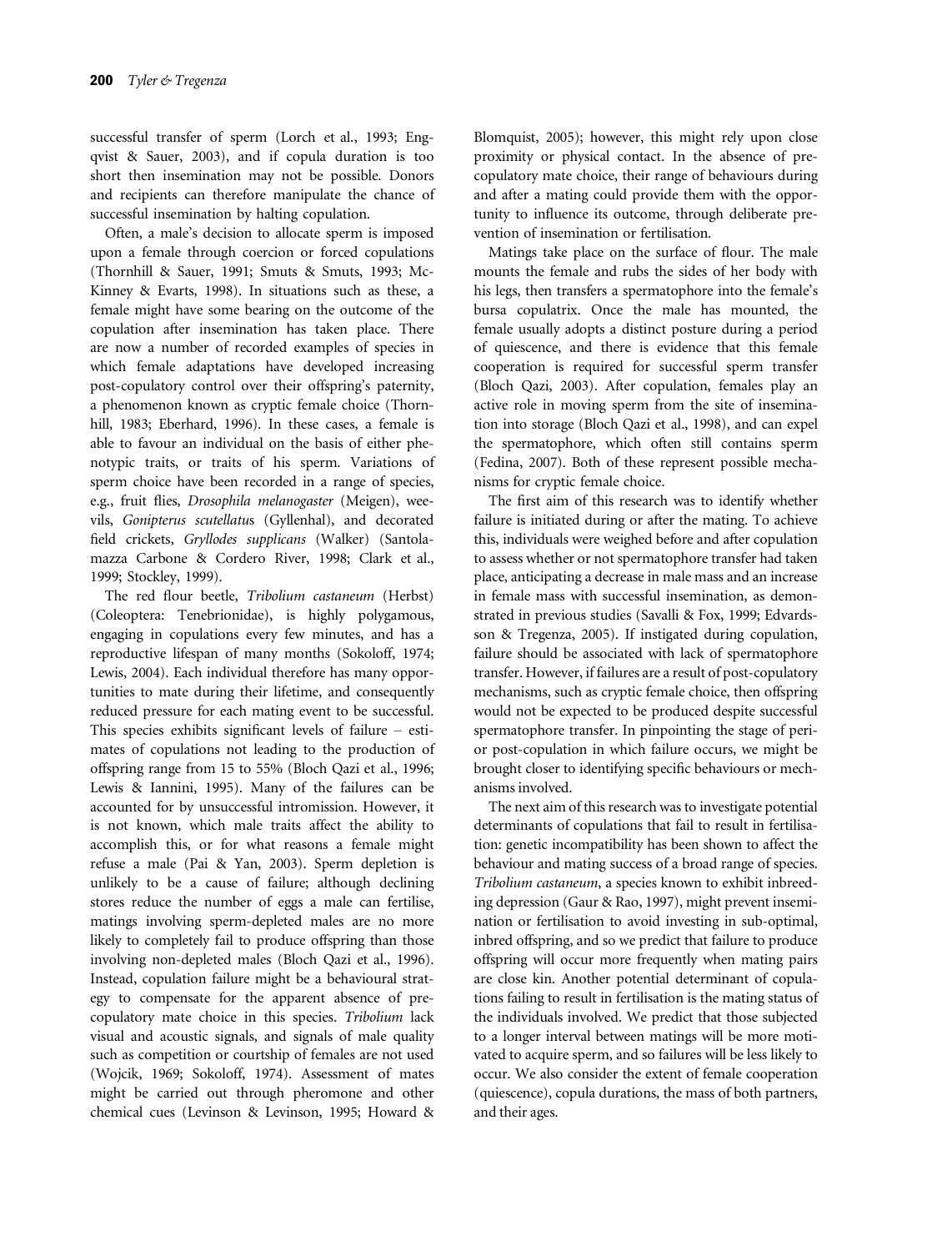# Materials and methods

#### General protocol

Three strains of T. castaneum were used in the trials, GA-1, Rd (bearing antler-like antennae, a dominant phenotypic marker visible to the naked eye; both supplied by Richard Beeman, Center for Grain & Animal Health Research, Manhattan, KS, USA), and Oz, a wild-type strain, collected from a flour store in Canberra, Australia. All individuals were sexed as pupae, and isolated to ensure virginity upon eclosion. Pupae were kept separately in  $2$ -cm<sup>2</sup> cells containing 1 g of flour mix (90% flour, 10% yeast), and incubated at 30 °C. Upon reaching sexual maturity, adults were used in three mating trials, described below.

For ease of identification, males were marked with a small dot of blue paint prior to each trial. All trials were carried out in 2-cm<sup>2</sup> grid cells, which were lined with paper to provide traction, at 20–23 °C under standard laboratory electrical lighting. A male was given a maximum of 30 min to mate once with the female, but they were allowed multiple mounting attempts during this time. Only after remaining mounted for 30 s was this counted as a copulation (copulations less than 30 s long are unlikely to result in spermatophore transfer under any circumstances). Time to initiation of copulation and copula duration were recorded. If the female spent more than 20 s motionless, her behaviour was recorded as quiescent. Males were removed as soon as the pair separated, or if they did not copulate within 30 min. Each female was then kept in a nursery pot containing 30 g of flour mix, and incubated at 30 °C.

#### Spermatophore transfer

Virgin individuals were shaken across the surface of a fine mesh to remove as much flour dust as possible, and then weighed prior to and after mating using a Mettler Toledo XS3DU micro-balance. Each weighing was repeated  $3\times$ and a mean mass was calculated. Spermatophore transfer was considered to have taken place if the female gained more than 0.01 mg between the pre- and post-copulatory weighings. This threshold value was used so that weighing errors, or transfer of grains of flour onto the females, were not mistaken for spermatophore transfer. Nineteen pairs of Oz strain individuals were used, aged 9–19 days posteclosion. Six pairs of Rd strain were used, aged 8–10 days post-eclosion. Success or failure of the copulation was assessed through presence or absence of larvae in the nursery pots after 15 days.

### Relatedness

Fertilised GA-1 females from general stock were isolated in pots and allowed to lay eggs. Pupae from each family pot

were sexed and isolated (as described above). Paternity of the offspring was unknown, but the majority from each family will have been full-siblings, because in this species, the percentage of offspring sired by the last male to mate is ca. 90 (Arnaud et al., 2001). Whether full-sibs or half-sibs, all were considered 'related'. Males from other families were used as 'unrelated' males. Each female was mated once; half of the sample by a related male and half by an unrelated male. Fifty replicates of each treatment were carried out, using combinations of individuals from 38 families, aged 17–32 days post-eclosion. Success or failure of the copulations was assessed through presence or absence of larvae in the nursery pots after 15 days.

#### Inter-copulation interval

GA-1 females were each mated twice; firstly to a wild-type GA-1 male and secondly to an Rd male. The interval between the two matings was either 2 days ('short') or 14 days ('long'). Nineteen replicates of the short duration treatment were carried out, and 18 of the long treatment. Success or failure of the copulations was assessed through presence or absence of offspring in the nursery pots bearing wild-type or Rd-antennae 35–40 days after the second mating.

# Statistical analysis

The relationship between change in male and female mass due to spermatophore transfer was analysed using linear regression. Logistic regression was used to assess copulation success according to change in female mass during copulation. The effects of spermatophore transfer on frequencies of successes and failures to produce offspring were analysed using a  $\chi^2$  test, likewise the effects of relatedness of mating partner and inter-copulation interval. The effects of female quiescent behaviour, copula duration, latency to initiation of copulation, and mass and age of individuals were analysed in a generalised linear mixed model with binomial errors, including 'strain' as a random effect. Model selection was based on ANOVAs using the  $\chi^2$ distribution. All analyses were conducted using R 2.12.2 software (R Development Core Team, 2011).

#### **Results**

#### Spermatophore transfer

Each individual's mass was determined from three repeated measures ( $r = 0.99 \pm 0.0001$ ). The increase in a female's mass between weighings is dependent on the decrease in male mass (linear regression:  $R^2 = 0.312$ ,  $F_{1,29} = 14.58$ , P<0.001; Figure 1), indicating that mass is transferring from male to female through insemination. An increase in female mass can therefore be used as a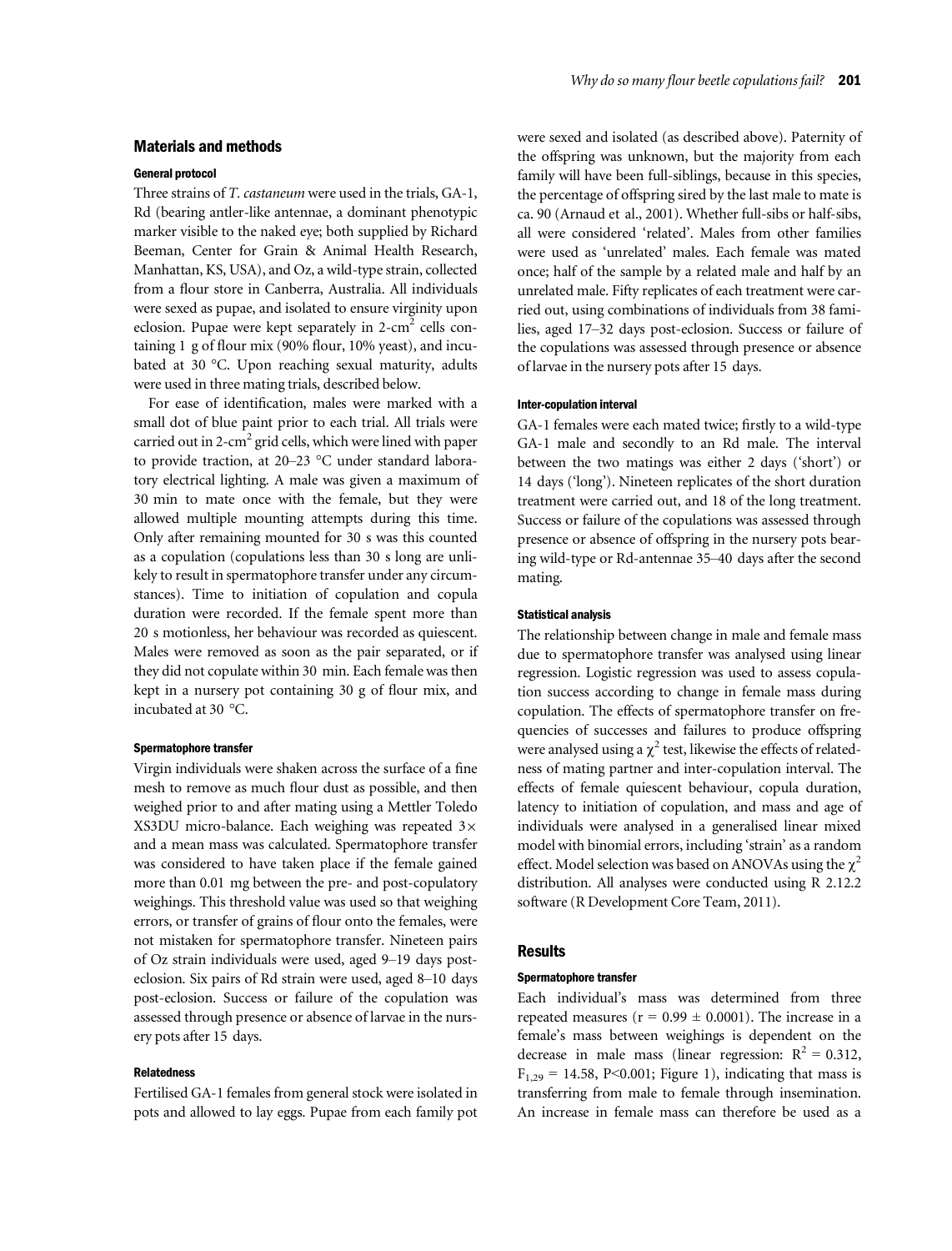proxy for successful spermatophore transfer. The few cases of increase in a male's mass with decrease of a female's are likely due to transfer of particles of flour from the female to the male. There is a marginally non-significant relationship between copula duration and amount of sperm transferred (Pearson correlation:  $t = -1.53$ , d.f. = 29,  $P = 0.068$ ).

The majority of copulations failing to result in fertilisation occur when there is a lack of spermatophore transfer. When spermatophores are successfully transferred, offspring production is unlikely to fail ( $\chi^2$  = 17.0, d.f. = 1, P<0.001; Figure 2). This suggests that failures are not brought about through post-copulatory behaviours or mechanisms, but during copulation.

Likelihood of success changes significantly with increased change in female mass (Logistic regression:  $z = 2.71$ , P<0.05; Figure 3). There appears to be a threshold change in mass at which copulations become successful; the mean change in female mass at which copulations fail is  $-0.003$  mg, whereas the mean change at which they succeed in offspring production is 0.019 mg.

## Relatedness

The outcome of copulations is not affected by the relatedness of mating pairs ( $\chi^2 = 0.011$ , d.f. = 1, P = 0.92; Figure 4), suggesting that the effects of inbreeding are not costly in this species, or that kin recognition does not occur.



Figure 1 Relationship between the change in mass of male and female Tribolium castaneum resulting from copulation. Decrease in male mass is associated with increase in female mass, which can be attributed to the transfer of a spermatophore from the male to the female.



Figure 2 Success and failure of offspring production according to spermatophore transfer inferred from mass change in female Tribolium castaneum.



Figure 3 Likelihood of production of offspring depending on female Tribolium castaneum mass change during copulation. Mass change is a good predictor of production of offspring, indicating that mass change is associated with sperm transfer.

#### Inter-copulation interval

The number of failures to produce offspring from postinterval matings was extremely high, regardless of treatment ( $\chi^2$  = 0.073, d.f. = 1, P = 0.79; Figure 5). The high failure rate might be attributed to the Rd strain of males used, which were comparatively smaller and less vigorous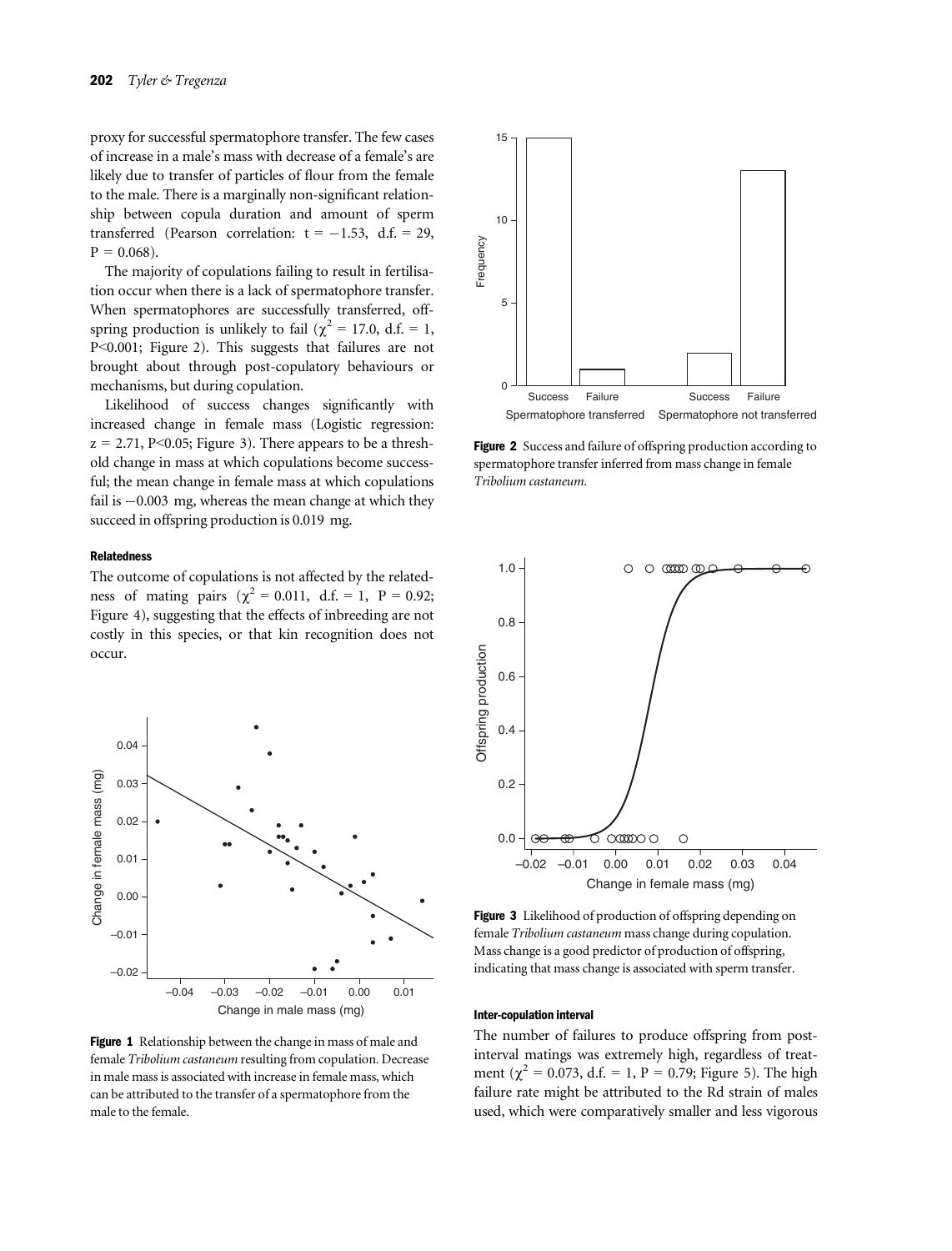

Figure 4 Frequency of copulations succeeding and failing to produce offspring depending on relatedness of mating pairs in Tribolium castaneum.

than wild-type beetles. The first male to mate sired significantly fewer offspring when the second male successfully fertilised the female (Wilcoxon rank sum test:  $W = 235$ , P<0.001). This effect was greater in the long interval treatment group ( $W = 25$ ,  $P = 0.012$ ).

Analyses of the effects of female quiescence, copula duration, latency to initiation of copulation, age, and mass were carried out using the data combined from the spermatophore transfer and relatedness experiments. Of these factors, male mass, female quiescence, and copula duration had effects on success rates (GLMM with binomial errors; female quiescence:  $\chi^2 = 4.3$ , d.f. = 1, P = 0.038; copula duration:  $\chi^2 = 5.21$ , d.f. = 1, P = 0.023; male mass:  $\chi^2 = 10.96$ , d.f. = 1, P<0.001).

# **Discussion**

A large percentage of T. castaneum copulations is unsuccessful. Anywhere between 15 and 55% of mating attempts do not lead to the production of offspring (Lewis & Iannini, 1995; Bloch Qazi et al., 1996). This high failure rate is combined with a relatively long adult lifespan (Sokoloff, 1974) and a highly polygamous mating system: both sexes will mate many times in quick succession (Lewis, 2004). Each individual therefore has the opportunity to engage in many copulations. Once females have been inseminated, they are able to store and use sperm to fertilise eggs for up to 3 months (Attia, 2004), and so



Figure 5 Frequency of copulations succeeding and failing to produce offspring depending on inter-copulation interval in Tribolium castaneum. The high number of failures may be due to the genetic health of the stock, but this rate does not differ with the interval.

females that have already mated experience a rapid decline in the costs of mating failure. Males, on the other hand, experience the same loss of reproductive opportunity with any mating that fails to result in offspring production. This suggests that either males are interfering with the copulation success of the future mates of females they mate with, or more likely that females are directly responsible for the high failure rate in this species. However, little is known of the proximate mechanisms driving failure, or the factors involved in determining the outcome of a mating.

#### Spermatophore transfer

The 'spermatophore transfer' experiment was designed to establish whether failures arise peri- or post-copulation. The results from these trials provide no evidence for failures occurring after spermatophore transfer has occurred. If mechanisms of post-copulatory cryptic female choice were involved, then a significant proportion of copulations would fail to result in fertilisations despite successful spermatophore transfer. Mechanisms of cryptic female choice have been shown to be involved in determining the number of offspring that result from each insemination (Fedina, 2007). However, in agreement with the present research, in no cases is there mention of outright failure. Instead, the results demonstrate that failures occur peri-copulation, and are due to the female not receiving or uptaking ejaculate.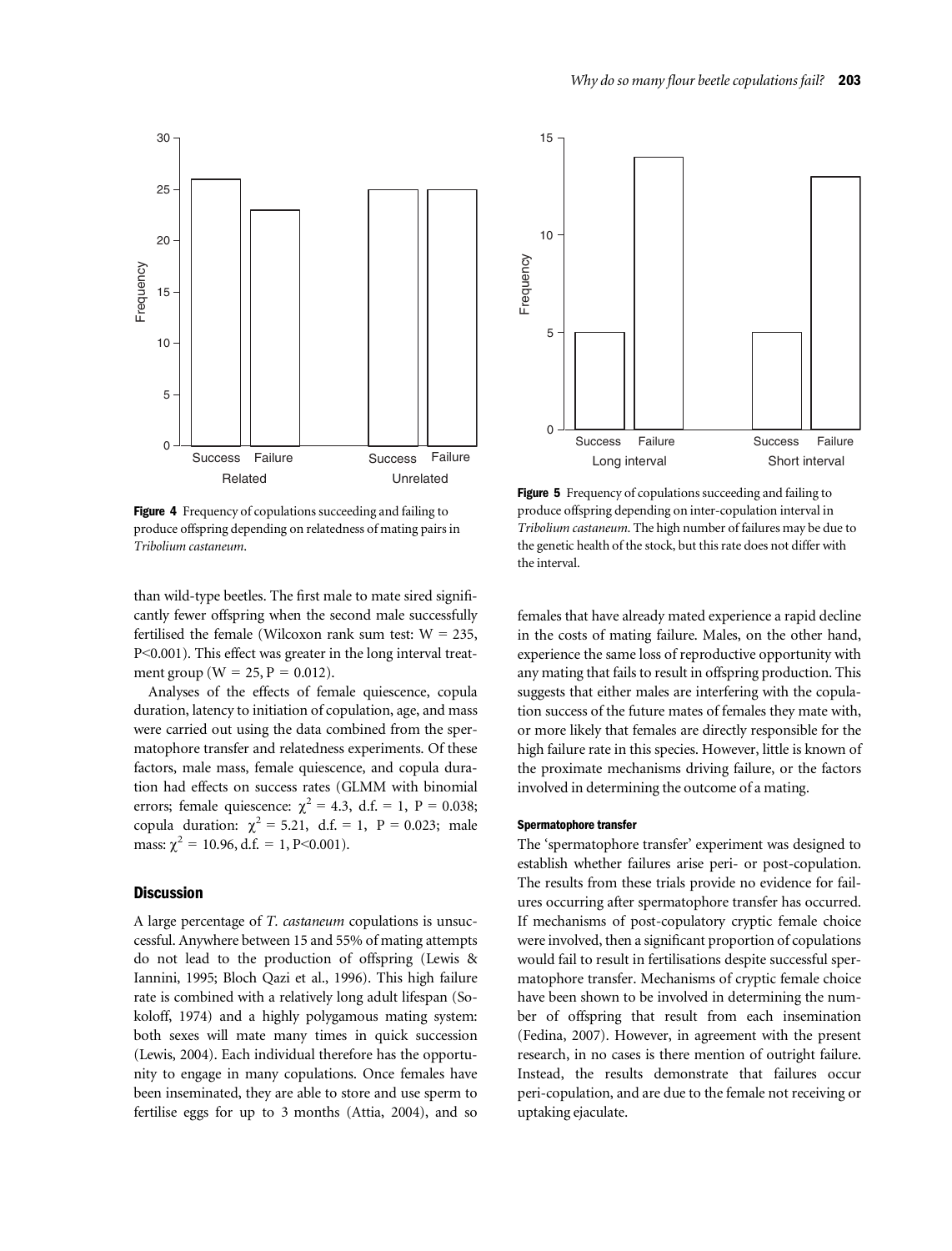The technique of weighing individuals to determine whether females are inseminated does not appear to have been used before in published studies of Tribolium, although it has been used successfully with another beetle species, Callosobruchus maculatus (Fabricius) (Savalli & Fox, 1999; Edvardsson & Tregenza, 2005). Unlike the traditional methods of dissecting females after copulation, this technique leaves them unharmed and so post-copulatory behaviours that might affect offspring production can also be considered. It has been noted that until recently, sexual selection in Tribolium has been studied in isolation from other sources of selection (Fedina & Lewis, 2008). This technique might be useful in allowing peri- and postcopulatory behaviours to be considered more comprehensively.

# Relatedness

In Tribolium, the number of offspring produced from inbred matings is significantly lower than from outbred matings, and they are known to exhibit inbreeding depression (Pray & Goodnight, 1995; Gaur & Rao, 1997). Theory predicts that species that experience costs of inbreeding should avoid mating with relatives, so as not to invest in the production of sub-optimal offspring (Thornhill, 1993). Contrary to predictions, we find no relationship between relatedness of mating partners and copulations failing to result in the production of offspring. This suggests that the costs associated with inbreeding depression are not sufficiently great for individuals to wholly avoid producing offspring with kin, or that Tribolium are unable to recognise kin. There is evidence that males are capable of kin recognition, whereas females are not (Attia, 2004). The lack of effect of relatedness on copulations failing to result in fertilisation found in this study may be due to the females' inability to discern kin, indicating that instances of failure are determined by females.

The lack of discrimination may have been exaggerated by the mating status of the individuals. Had the females been previously mated, they would already have enough sperm stored to fertilise large numbers of eggs (females can continue to lay fertilised eggs for up to 3 months after insemination; Attia, 2004), and thus have been more choosy regarding their subsequent mating partners. Alternatively, the virgins used in these tests may have been more motivated to mate, and so less discriminatory (Gabor & Halliday, 1997; Jennions & Petrie, 2000).

# Inter-copulation interval

The 'inter-copulation interval' experiment was designed to investigate differences in success of copulations depending on the time since the female last mated. Females are able to use sperm to fertilise eggs for up to 3 months after

insemination (Attia, 2004). However, the inevitable decline of these stores suggests that those females that have not mated for some time may be less choosy regarding subsequent mating partners, and be more motivated to mate (Gabor & Halliday, 1997; Jennions & Petrie, 2000). Theory therefore predicts that females subjected to a longer inter-copulation interval would be less likely to initiate copulation failure. It is difficult to draw clear conclusions from our data; regardless of treatment, the rate of failure for post-interval matings was unusually high; only 31% led to the production of offspring. This may be explained by the strain of male beetles used in post-interval matings, but strain of mating partner has previously been shown to have no effect on success of sperm transfer (Attia, 2004). The explanation might therefore lie in the genetic health of the particular stock of Rd used, which may have reduced the sperm transfer capacity of males.

Of the other factors examined that might influence the outcome of a mating, the extent of female cooperation, copula duration, and male mass all had a bearing on the likelihood of success. Female cooperation (quiescence) is important in sperm transfer in Tribolium, and consistent with Bloch Qazi (2003), the assessment of quiescence made during these trials was a good predictor of insemination success. Despite this, there are several cases of offspring being produced from copulations during which no quiescence was recorded. This suggests that although important in sperm transfer, quiescence is not essential.

The length of copulation had a significant effect on the likelihood of its success, with failures more likely to occur with shorter durations, although duration has previously been shown to have no effect on the number of sperm transferred (Bloch Qazi et al., 1996). Combined these two pieces of information suggest that a longer copulation increases the time that a female has to become quiescent and for the male to achieve intromission; the transfer of the sperm itself is unaffected, indicating that this is a relatively fast process. Likewise, male mass, found to have a significant effect on the likelihood of successful production of offspring in this study, has previously been shown to have no effect on the number of sperm transferred (Bloch Qazi et al., 1996). This might suggest that smaller size decreases a male's ability to achieve intromission, or that females are less likely to accept spermatophores from smaller males; although when a spermatophore is transferred, the absolute number of sperm transmitted is unaffected.

### **Conclusions**

Not all failures are associated with short durations or lack of female cooperation, suggesting that there may be a further mechanism through which failure is brought about.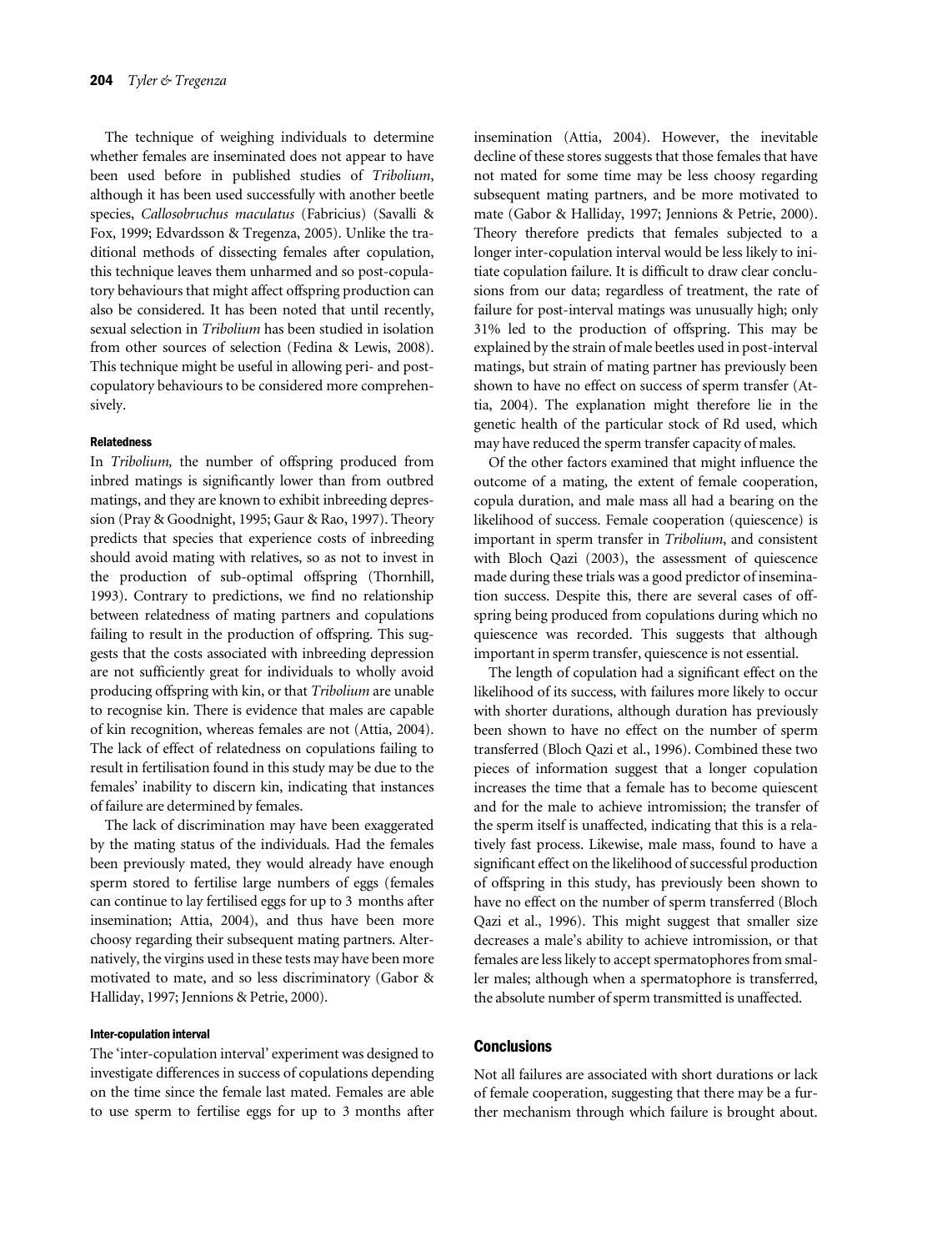Additional research is required to quantitatively describe male and female behaviours during copulation, and to relate these to the likelihood of spermatophore transfer. It also remains unclear what ultimate factors are involved in determining the outcome of a mating. Future research might include a more detailed assessment of the effects of male phenotypic traits, and other potential factors such as differences in the conditions that individuals experience, for example, rearing density or resource availability. Studies specifically examining copulations failing to result in fertilisations in a range of different species should be encouraged, so that broader explanations for the prevalence of failure might be identified.

#### Acknowledgements

The authors thank Dominic Bulfin for help in the laboratory, and Jeffrey Stoltz and three anonymous reviewers for valuable comments on the manuscript. This study was supported by the European Social Fund (FT).

#### References

- Arnaud L, Gage MJG & Haubruge E (2001) The dynamics of second- and third-male fertilization precedence in Tribolium castaneum. Entomologia Experimentalis et Applicata 99: 55–64.
- Attia FA (2004) Costs and Benefits of Multiple Mating in the Red Flour Beetle. Leeds University Press, Leeds, UK.
- Bloch Qazi MC (2003) A potential mechanism for cryptic female choice in a flour beetle. Journal of Evolutionary Biology 16: 170–176.
- Bloch Qazi MC, Herbeck JT & Lewis SM (1996) Mechanisms of sperm transfer and storage in the red flour beetle (Coleoptera: Tenebrionidae). Annals of the Entomological Society of America 89: 892–897.
- Bloch Qazi MC, Aprille JR & Lewis SM (1998) Female role in sperm storage in the red flour beetle, Tribolium castaneum. Comparative Biochemistry and Physiology A 120: 641–647.
- Clark AG, Begun DJ & Prout T (1999) Female  $\times$  male interactions in Drosophila sperm competition. Science 283: 217–220.
- Dewsbury DA (1982) Ejaculate cost and male choice. American Naturalist 119: 601–610.
- Eberhard WG (1996) Female Control: Sexual Selection by Cryptic Female Choice. Princeton University Press, Princeton, NJ, USA.
- Edvardsson M & Tregenza T (2005) Why do male Callosobruchus maculatus harm their mates? Behavioral Ecology 16: 788–793.
- Engqvist L & Sauer KP (2003) Determinants of sperm transfer in the scorpionfly Panorpa cognata: male variation, female condition and copulation duration. Journal of Evolutionary Biology 16: 1196–1204.
- Fedina TY (2007) Cryptic female choice during spermatophore transfer in Tribolium castaneum (Coleoptera: Tenebrionidae). Journal of Insect Physiology 53: 93–98.
- Fedina TY & Lewis SM (2008) An integrative view of sexual selection in Tribolium flour beetles. Biological Reviews 83: 151–171.
- Forsyth DM, Duncan RP, Tustin KG & Gaillard J-M (2005) A substantial energetic cost to male reproduction in a sexually dimorphic ungulate. Ecology 86: 2154–2163.
- Gabor CR & Halliday TR (1997) Sequential mate choice by multiply mating smooth newts: females become more choosy. Behavioral Ecology 8: 162–166.
- García-González F (2004) Infertile matings and sperm competition: the effect of 'nonsperm representation' on intraspecific variation in sperm precedence patterns. American Naturalist 164: 457–472.
- Gaur GK & Rao MK (1997) Effects of inbreeding and incrossing on fecundity traits (egg number and hatchability) in Tribolium castaneum. Indian Veterinary Journal 74: 43–45.
- Howard RW & Blomquist GJ (2005) Ecological, behavioural, and biochemical aspects of insect hydrocarbons. Annual Review of Entomology 50: 371–393.
- Jennions MD & Petrie M (2000) Why do females mate multiply? A review of the genetic benefits. Biological Reviews 75: 21–64.
- Levinson A & Levinson H (1995) Reflections on structure and function of pheromone glands in storage insect species. Anzeiger für Schädlingskunde 68: 99-118.
- Lewis SM (2004) Multiple mating and repeated copulations: effects on male reproductive success in red flour beetles. Animal Behaviour 67: 799–804.
- Lewis SM & Iannini J (1995) Fitness consequences of differences in male mating behaviour in relation to female reproductive status in flour beetles. Animal Behaviour 50: 1157–1160.
- Lorch PD, Wilkinson GS & Reillo PR (1993) Copulation duration and sperm precedence in the stalk-eyed fly Cyrtodiopsis whitei (Diptera: Diopsidae). Behavioral Ecology and Sociobiology 32: 303–311.
- Magnhagen C (1991) Predation risk as a cost of reproduction. Trends in Ecology & Evolution 6: 183–186.
- McKinney F & Evarts S (1998) Sexual coercion in waterfowl and other birds. Ornithological Monographs 49: 163–195.
- Pai A & Yan G (2003) Effects of tapeworm infection on male reproductive success and mating vigor in the red flour beetle, Tribolium castaneum. Journal of Parasitology 89: 516– 521.
- Pray LA & Goodnight CJ (1995) Genetic variation in inbreeding depression in the red flour beetle Tribolium castaneum. Evolution 49: 176–188.
- R Development Core Team (2011) R: A Language and Environment for Statistical Computing. R Foundation for Statistical Computing, Vienna, Austria.
- Rhainds M (2010) Female mating failures in insects. Entomologia Experimentalis et Applicata 136: 211–226.
- Santolamazza Carbone S & Cordero River A (1998) Sperm competition, cryptic female choice and prolonged mating in the Eucalyptus snout-beetle, Gonipterus scutellatus (Coleoptera, Curculionidae). Etología 6: 33-40.
- Savalli UM & Fox CW (1999) The effect of male mating history on paternal investment, fecundity and female remating in the